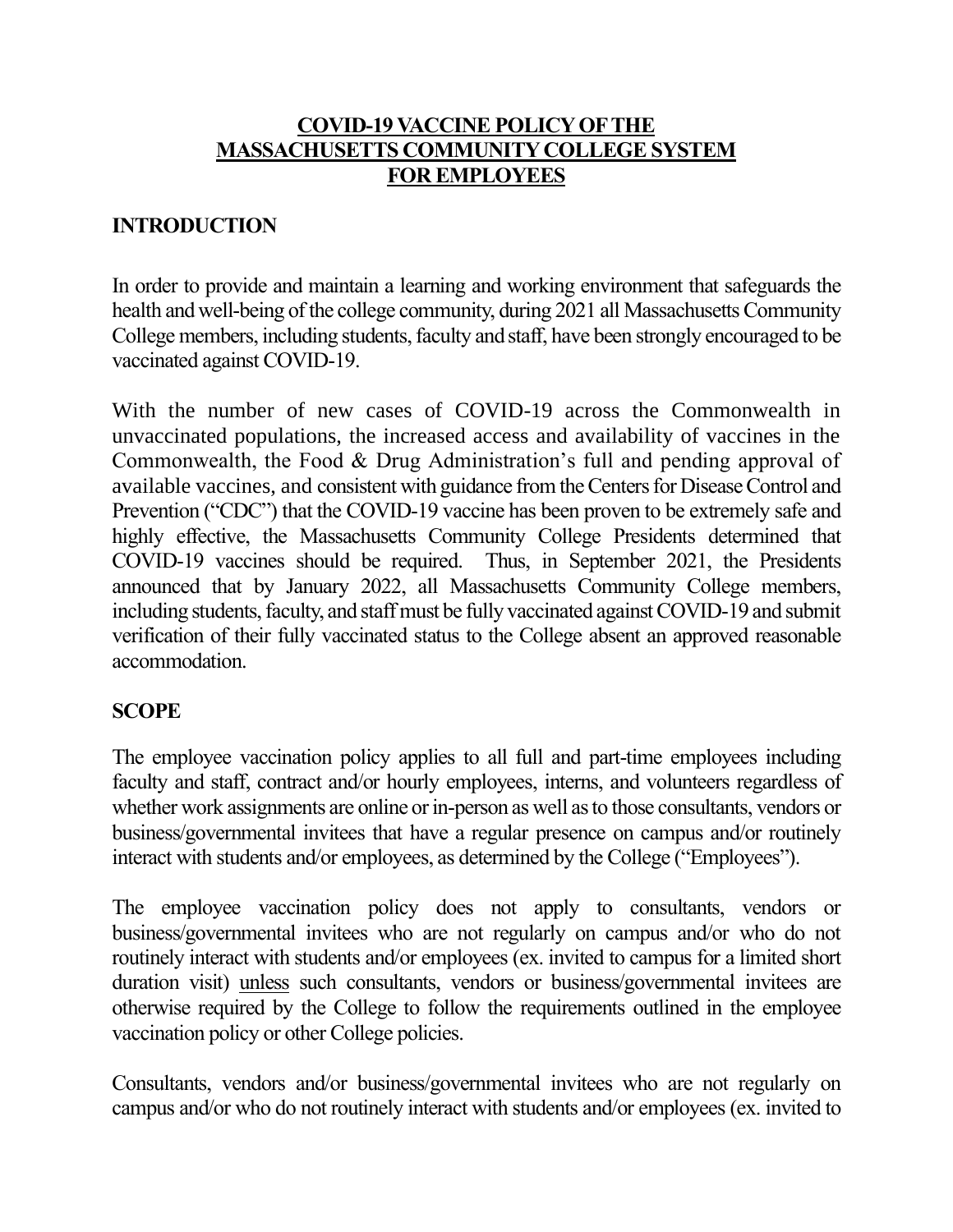campus for a limited short duration visit) and/or who are not required by the College to follow the vaccination requirements outlined in the employee policy or other policies will be subject to additional health and safety protocols as determined by the College in consideration of local or state public health or CDC guidance and/or mandates. These additional health and safety requirements will be posted by the College through signage and on the College's websites and/or in agreements as may be applicable.

The employee vaccination policy does not apply to students, including work study students, who are covered under separate student vaccination requirements. Employees who otherwise are enrolled in a course at a community college will also follow the student vaccination policy.

The employee vaccination policy is intended to comply with all applicable federal, state and local laws and is based on applicable guidance from federal and state public health agencies.

# **COVID-19 VACCINE REQUIREMENT**

## **Verification**

On or before January 3, 2022, verification of full vaccination status is required for employees, as defined above in Scope. This policy relies on the CDC's definition of full vaccination status which currently provides in its guidance that "[i]n general, people are considered fully vaccinated:

- 2 weeks after their second dose in a 2-dose series, such as the Pfizer or Moderna vaccines, or
- 2 weeks after a single-dose vaccine, such as Johnson & Johnson's Janssen vaccine."<sup>1</sup>

This policy shall incorporate by reference any changes in the CDC's definition of full vaccination status, including but not limited to booster shots.

<sup>&</sup>lt;sup>1</sup> This guidance applies to COVID-19 vaccines currently approved or authorized for emergency use by the U.S. Food and Drug Administration (Pfizer-BioNTech, Moderna, and Johnson & Johnson [J&J]/Janssen COVID-19 vaccines) and some vaccines used for U.S. participants in COVID-19 vaccine trials (such as Novavax). This guidance can also be applied to COVID-19 vaccines that have been listed for emergency use by the World Health Organization (such as AstraZeneca/Oxford). More information is available at [Interim Clinical Considerations for Use of](https://www.cdc.gov/vaccines/covid-19/clinical-considerations/covid-19-vaccines-us.html)  [COVID-19 Vaccines | CDC](https://www.cdc.gov/vaccines/covid-19/clinical-considerations/covid-19-vaccines-us.html)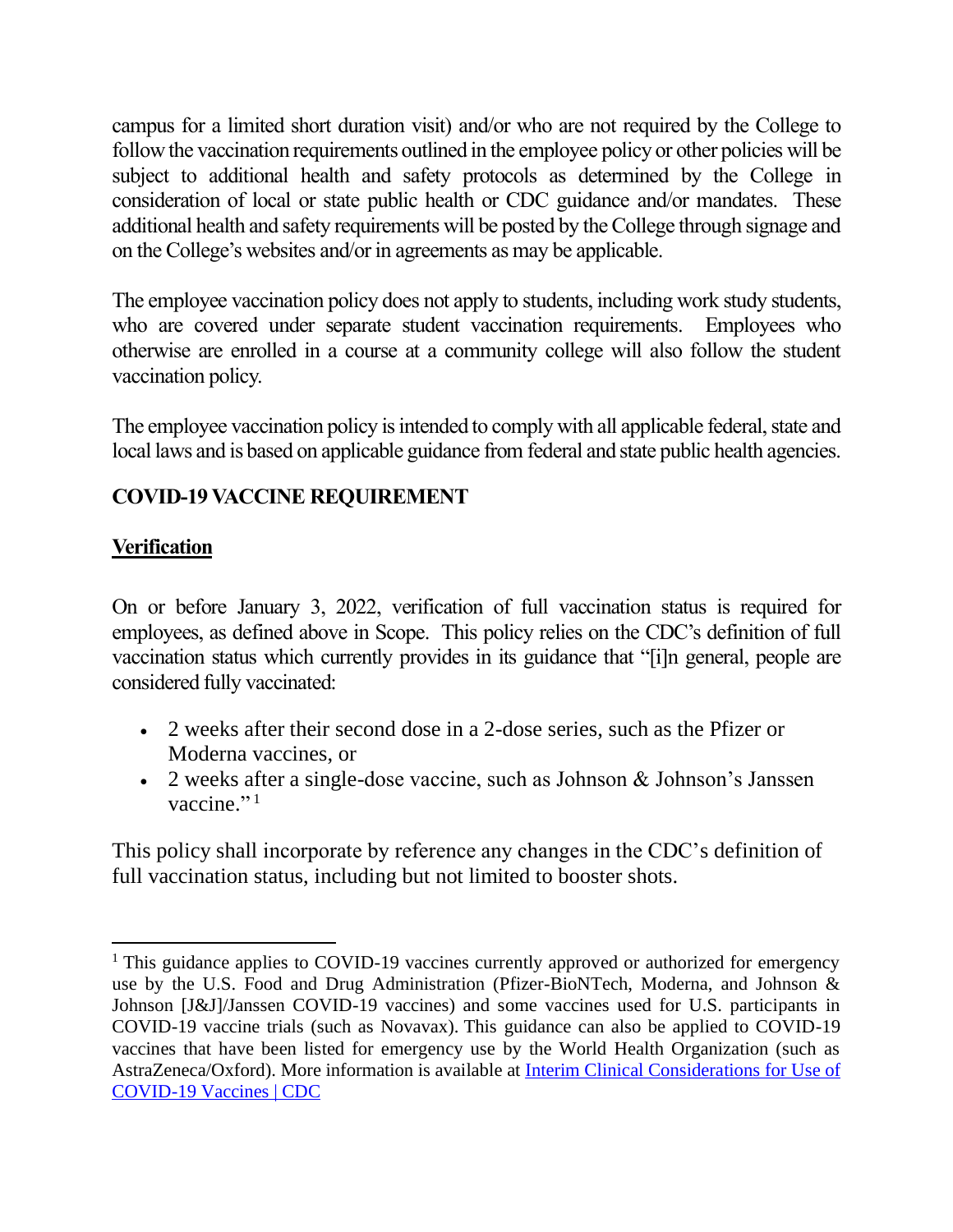On or before January 3, 2022, Employees shall provide written proof of an official record of full vaccination status to the College either through an electronic verification process which may include a designated email address, website link, and/or other electronic platform established by the College for such purpose or in person to the Human Resources Office. Employees who work for more than one Community College shall provide vaccination verification to each separate employer on or before January 3, 2022. Employees must follow their College's instructions for providing written proof of full vaccination status and all vaccine verification information shall be treated as confidential.

Employees who fail to submit verification of full vaccination by the January 3, 2022 deadline are not permitted to work either on campus or through telework or to be on campus for any purpose absent an approved reasonable accommodation.

As applicable, Employees shall be placed on leave without pay for no more than 14 calendar days pending submission of the required verification or receipt and approval of an appropriately documented reasonable accommodation. If an employee has a reasonable accommodation request pending and/or has received an initial or subsequent dose of a vaccine but has not yet reached full vaccination status, the College will permit such employee to utilize any accrued personal, vacation and/or compensatory time for the above period. Further, a College may extend the above period to enable an Employee to reach full vaccination status if the Employee has satisfactorily demonstrated that they have started the vaccination process.

Continued failure to submit required verification absent an approved reasonable accommodation shall be cause for discipline up to and including termination consistent with applicable collective bargaining agreements and/or employee handbook.

## **Request for Reasonable Accommodation**

Employees who are unable to submit proof of full vaccination status for any reason and seek a reasonable accommodation should direct their request to the College's Human Resources Office. Employees who work for more than one Community College shall provide their request for reasonable accommodation to each separate employer. Employees must follow their College's instructions regarding reasonable accommodation requests, including submission of necessary documentation.

Requests for reasonable accommodations, including requests to be exempt from the vaccine requirement for medical or religious reasons, will be considered consistent with applicable laws, Equal Employment Opportunity Commission